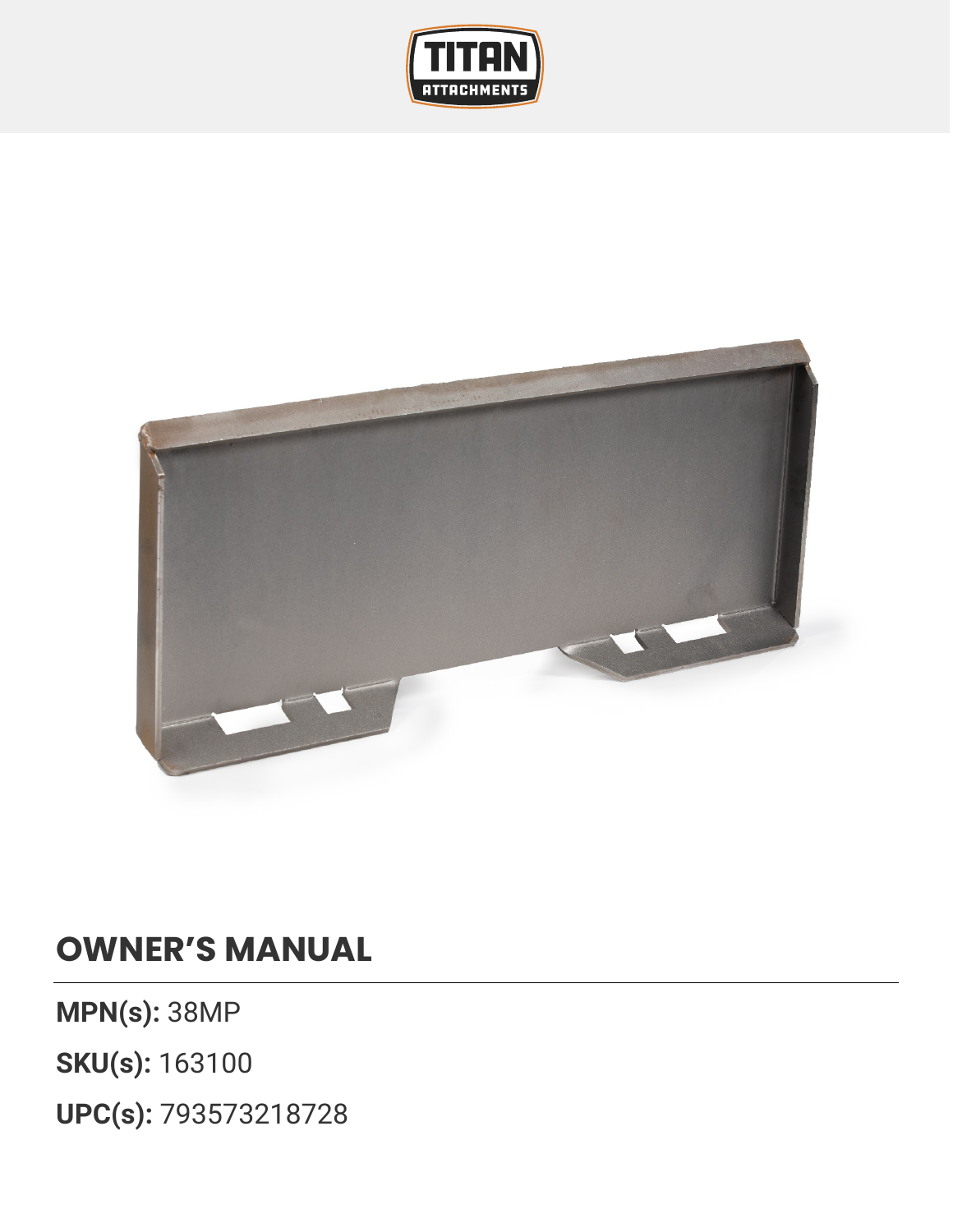## **PARTS DIAGRAM / EXPLODED VIEW**



| <b>KEY</b> | <b>BOX</b> | <b>DESCRIPTION</b> | <b>QTY</b> |
|------------|------------|--------------------|------------|
| l – J      |            | 3/8" Mount Plate   |            |